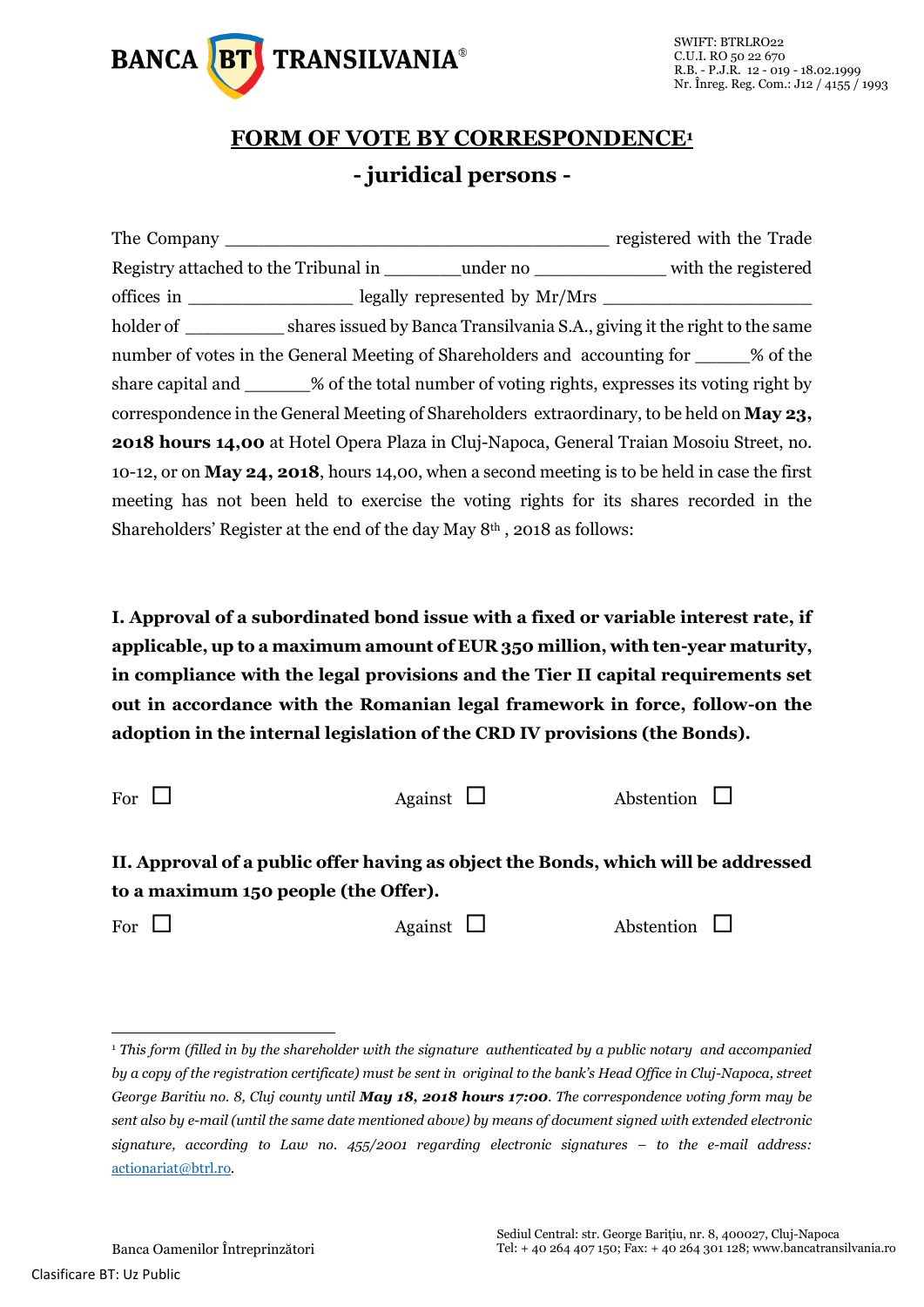

**III. Approval by the Company of all necessary actions and formalities, useful and / or appropriate for admitting the Bonds for trading on the regulated market managed by the Bucharest Stock Exchange, following the performance of the Offer (the Admission).**

For  $\Box$  Against  $\Box$  Abstention  $\Box$ 

**IV. Approval of BT Capital Partners S.A designation, a legal entity established and operating in accordance with the Romanian law, with its registered office in Romania, Cluj-Napoca, 74-76 Constantin Brâncuşi Street, Brancusi Business Center, Ground Floor, Cluj County, registered with Cluj Trade Register under no. J12 / 3156/1994, EUID: J12 / 3156/1994, tax identification number 6838953, as the Offer's Intermediary.**

For  $\Box$  Against  $\Box$  Abstention  $\Box$ 

**V. Approval of the empowerment of the Board of Directors, with the possibility of sub delegation, depending on the case:**

**a) to issue any decision and to fulfill any necessary legal documents and facts, useful and/or convenient for the performance of the decisions of the EGSM, including without limitation, the negotiation, establishment and approval of the Bonds issuing value, the issuing price in accordance with the market conditions, terms of the agreement, disbursements, early repayments, interests, fees and charges, collaterals, providing any type of tangible collaterals, ensuring the drafting and publication, if necessary of any offer prospectus, as well as the negotiation, approval and signing of any documents related to the Offer and Admission, negotiation and signing of any agreements with intermediaries and consultants and the completion of any necessary legal documents and deeds if they are in accordance with the EGSM decisions;**

**b) to approve any agreements and/or arrangements concerning the Bonds and / or Offer and / or Admission or any other arrangements, offer prospectus, any subscription agreements, sale, agency, trust of consultancy, certificates, statements, registers, and annexes and any other required documents, to**